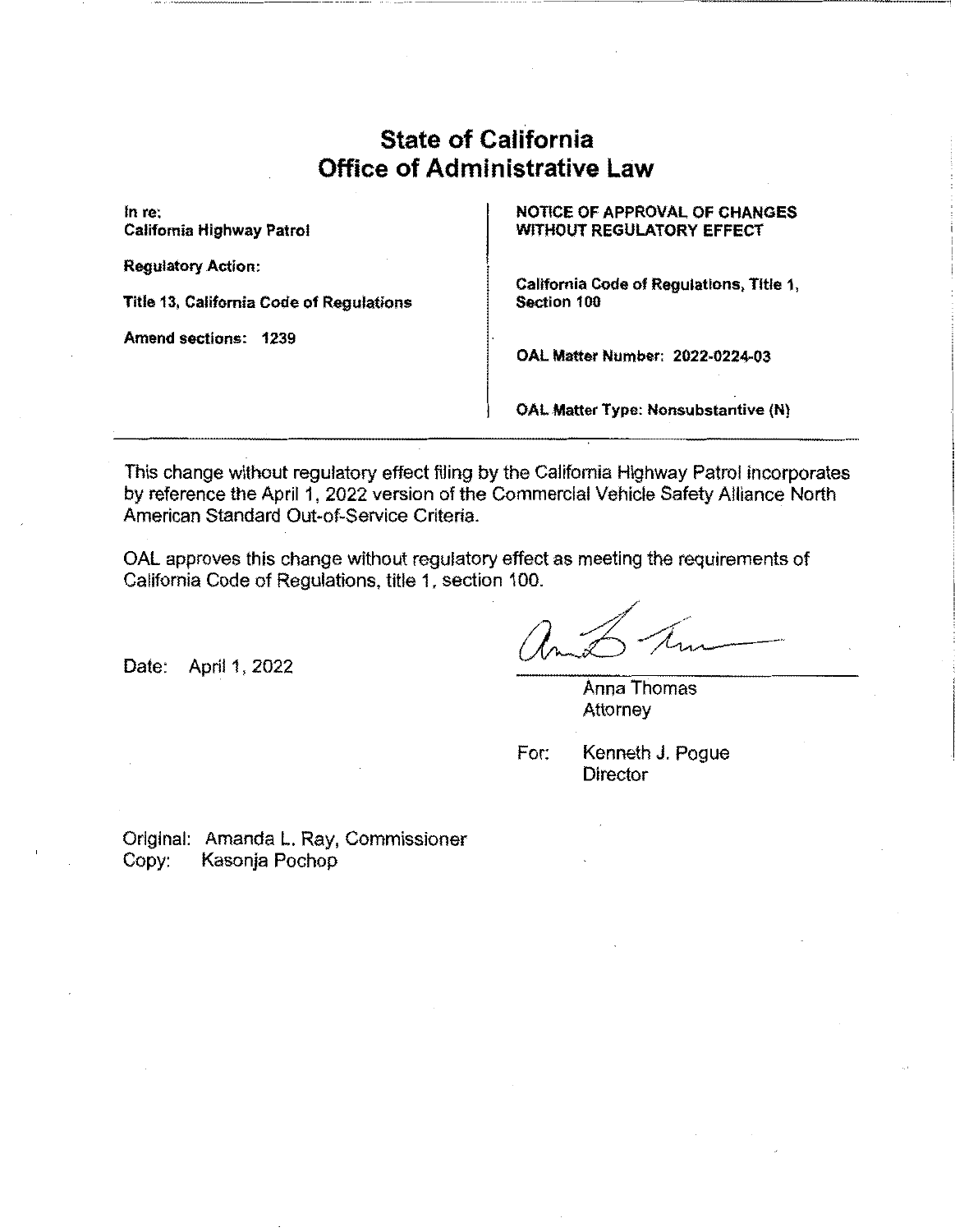### **DEPARTMENT OF CALIFORNIA HIGHWAY PATROL**

#### **PROPOSED TEXT**

TITLE 13, CALIFORNIA CODE OF REGULATIONS, DIVISION 2, CHAPTER 6.5 AMEND ARTICLE 7.5, SECTION 1239

## **COMMERCIAL VEHICLE SAFETY ALLIANCE NORTH AMERICAN STANDARD OUT-OF-SERVICE CRITERIA (CHP-R-2022-06204)**

#### **TITLE 13, CALIFORNIA CODE OF REGULATIONS DIVISION 2, CHAPTER 6.5 ARTICLE 7.5, SECTION 1239 IS AMENDED TO READ:**

# **§1239. Commercial Vehicle Safety Alliance North American Standard Out-of-Service**

**Criteria.**

**(a)** *Applicability*. This article shall apply to those vehicles described in Section 34500 of the California Vehicle Code (CVC).

(1) Modified Limousines. Items specifically applicable to buses shall also be

applicable to modified limousines.

**(b)** *Incorporation by Reference*. This article incorporates by reference portions of the

Commercial Vehicle Safety Alliance North American Standard Out-of-Service Criteria (Rrev.

April 1, 20212022), including Part I (with the exception of the Skill Performance Evaluation

Certificate), Part II, Part III, Part IV, and Appendix.